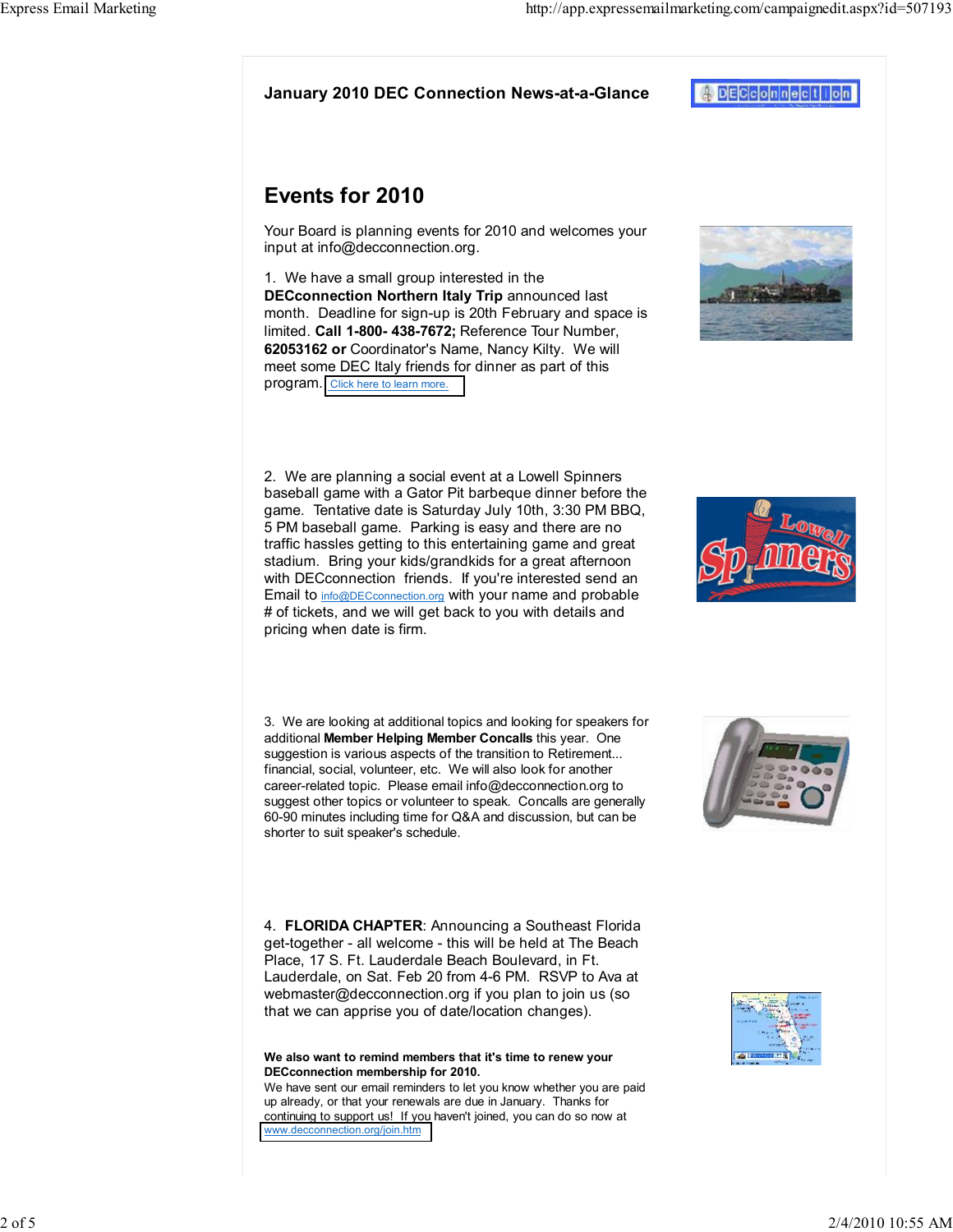Welcome to our New Board Member, Sy Sackler- Sy was Digital's Labor and Employment Attorney for 23 years,counseling senior management and personnel. He retired after the Compaq merger but did consulting until H-P acquired Compac. Sy now does consulting work and teaches a course at Framingham State college. In his spare time, he volunteers for projects run by the counsel on aging and the AARP program Money Management. Great to have you on Board, Sy!

Board Members are: Nancy Kilty, President; Jack Mileski, VP; Bob Moore, Treasurer; Joan Ross, Secretary; Marilyn Goodrich, Director; Sy Sackler, Director; Ava Schutzman, Webmaster .

Update on DEC Retirement survey from Bob Moore: Thank you to all of you who have sent email to jayhawkbob between 11/24 and 1/10. Bob has a brief spreadsheet from 65 of you and 8 of 25 who have responded to a paper mailing. I have exchanged email with most of you and have received some interesting comments about retiring from DEC before 1996. In fact one of you said – "you haven't retired yet" - and for all of you I now know who badge number 26 is and also badge number 149477. Someone suggested that 3500 of us took SERP in 1992 so actually we only know a very small percentage of these folks. Any additional information I hear regarding those of us who retired before 1996 I will send via email to everyone on my list.

Charitable Concern: The DEC Connection would like to donate a small amount of its funds to help Haitian victims of the earthquake if we can find someone with adirect connection to Haiti that can deliver the aid to a group we all agree to. If there are any of our members who are in a position to do so, please send an Email to: info@DECconnection.org

DECconnection Newsbytes - Members please send news you'd like to share to: webmaster@decconnection.org.

- **Steve Webber** writes: I am a 3 year employee at Raytheon in Woburn, MA. I work as an Information Systems Security Officer responsible for Security of Information etc for my Raytheon business area. Since leaving Digital/CPQ/HPQ about 6 years ago I worked part time as a Mail Delivery person, a supervisor in a local ice cream/golf/etc place, and also did a little sub contracting for a computer repair business.
- Lou Greer: Recently remarried (9/22/08), Dee and I are living in retirement between our homes in Greenville, SC and Natchez, MS. In February we're hoping to establish a small DECconnection group in the SC Upstate. We would welcome a visit from any DEC alumni. We have a Red Sox-affiliated baseball team that plays on a field with the dimensions of Fenway ... including the Green Monster.
- Georgio Corsi: I moved from Geneva to Vienna in March last year, I continue with my Human Resources consulting activity.
- **Royce Fuller:** I have been retired from Fleet Bank (now Bank of America) for 5 years and enjoying semi-retirement. I say semi-retirement because my wife and I own 12 apartments in 3 buildings in Acton and Maynard and they give me plenty to do. We do like to travel and I play golf about twice a week, weatherand work-permitting.
- **Karen Hamilton:** Still living in Clinton; still working 3 days a week at Massachusetts Youth Soccer Assoc as the CORI admin. A member of Eastern Star in Maynard; of Clinton Fish & Game; and clerk this year of the Clinton Historical Commission. Do the publicity for the Lancaster Garden Club of which I'm a member. Cancer-free 5 years this past October. New titanium hip set off the metal detectors to and from my recent vacation-- a Caribbean cruise.
- **Richard Mollin** is President of Sentinel Advisory Services, LLC a Registered Investment Advisor. This service focuses on helping people protect their 401K, IRA and other investment portfolios during the early stages of a market decline. When market conditions are favorable, relative strength comparisons are used select equities that are leading the market up. He recently started a blog at <http://www.sentineladvisoryservices.blogspot.com>

## ADECconnection